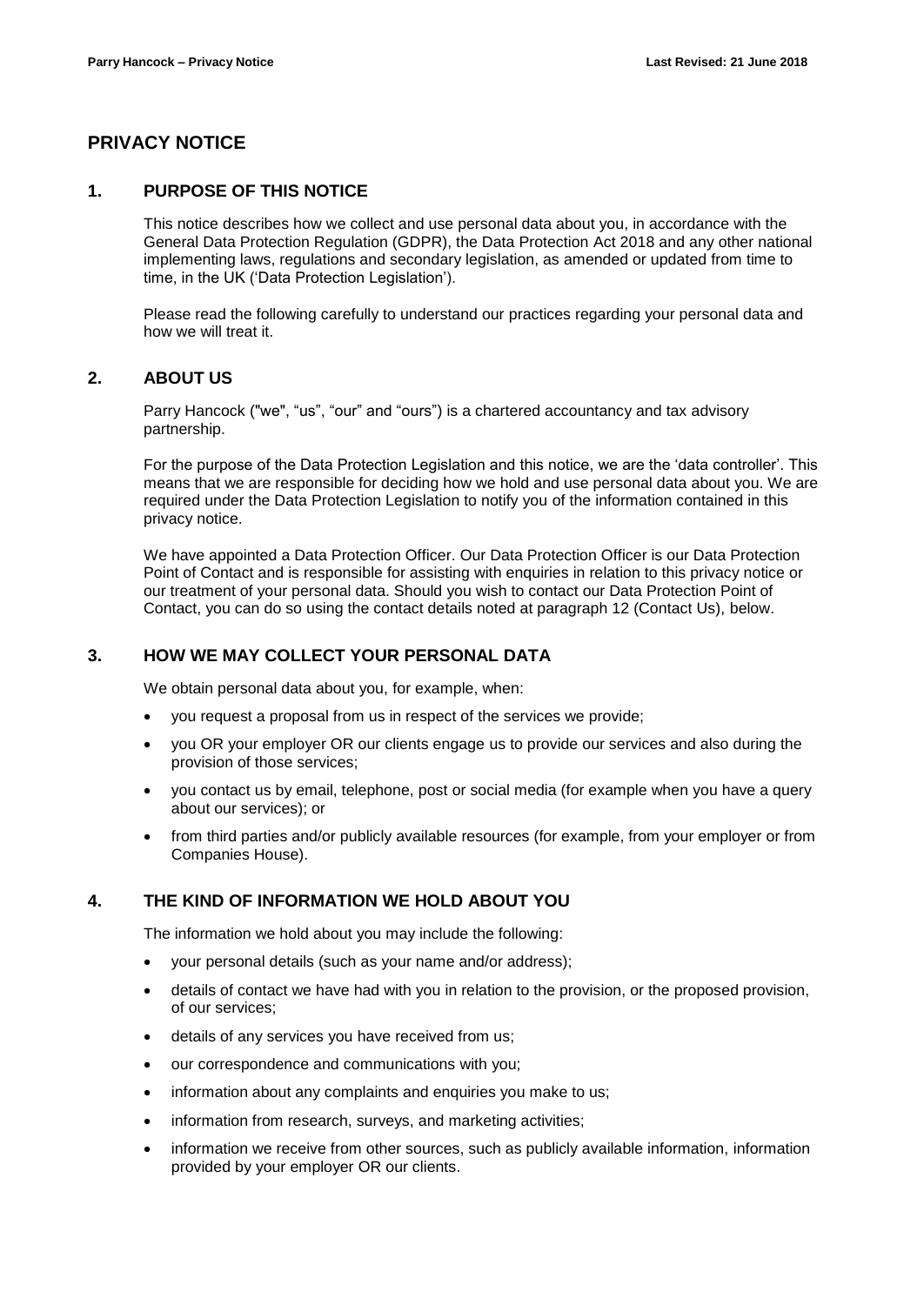# **5. HOW WE USE PERSONAL DATA WE HOLD ABOUT YOU**

We may process your personal data for purposes necessary for the performance of our contract with you OR your employer OR our clients and to comply with our legal obligations.

We may process your personal data for the purposes necessary for the performance of our contract with our clients. This may include processing your personal data where you are an employee, subcontractor, supplier or customer of our client.

We may process your personal data for the purposes of our own legitimate interests provided that those interests do not override any of your own interests, rights and freedoms which require the protection of personal data. This includes processing for marketing, business development, statistical and management purposes.

We may process your personal data for certain additional purposes with your consent, and in these limited circumstances where your consent is required for the processing of your personal data then you have the right to withdraw your consent to processing for such specific purposes.

Please note that we may process your personal data for more than one lawful basis depending on the specific purpose for which we are using your data.

#### **Situations in which we will use your personal data**

We may use your personal data in order to:

- carry out our obligations arising from any agreements entered into between you OR your employer OR our clients and us (which will most usually be for the provision of our services);
- carry out our obligations arising from any agreements entered into between our clients and us (which will most usually be for the provision of our services) where you may be a subcontractor, supplier or customer of our client;
- provide you with information related to our services and our events and activities that you request from us or which we feel may interest you, provided you have consented to be contacted for such purposes;
- seek your thoughts and opinions on the services we provide; and
- notify you about any changes to our services.

In some circumstances we may anonymise or pseudonymise the personal data so that it can no longer be associated with you, in which case we may use it without further notice to you.

If you refuse to provide us with certain information when requested, we may not be able to perform the contract we have entered into with you. Alternatively, we may be unable to comply with our legal or regulatory obligations.

We may also process your personal data without your knowledge or consent, in accordance with this notice, where we are legally required or permitted to do so.

#### **Data retention**

We will only retain your personal data for as long as is necessary to fulfil the purposes for which it is collected.

When assessing what retention period is appropriate for your personal data, we take into consideration:

- the requirements of our business and the services provided;
- any statutory or legal obligations;
- the purposes for which we originally collected the personal data;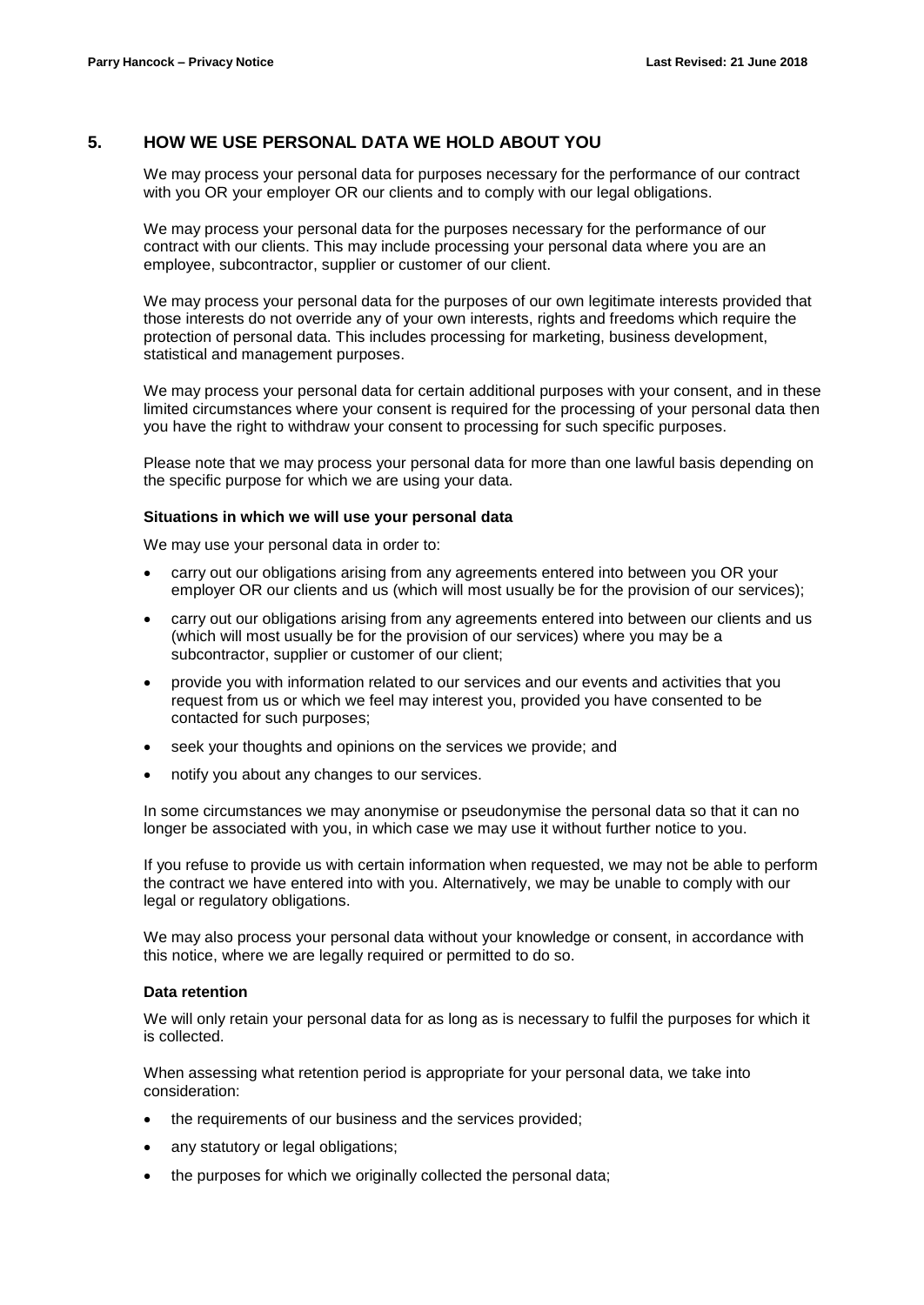- the lawful grounds on which we based our processing;
- the types of personal data we have collected;
- the amount and categories of your personal data; and
- whether the purpose of the processing could reasonably be fulfilled by other means.

#### **Change of purpose**

Where we need to use your personal data for another reason, other than for the purpose for which we collected it, we will only use your personal data where that reason is compatible with the original purpose.

Should it be necessary to use your personal data for a new purpose, we will notify you and communicate the legal basis which allows us to do so before starting any new processing.

## **6. DATA SHARING**

### **Why might you share my personal data with third parties?**

We will share your personal data with third parties where we are required by law, where it is necessary to administer the relationship between us or where we have another legitimate interest in doing so.

#### **Which third-party service providers process my personal data?**

"Third parties" include third-party service providers. The following activities are carried out by third-party service providers: IT and cloud services, professional advisory services, administration services, marketing services and banking services.

All of our third-party service providers are required to take commercially reasonable and appropriate security measures to protect your personal data. We only permit our third-party service providers to process your personal data for specified purposes and in accordance with our instructions.

#### **What about other third parties?**

We may share your personal data with other third parties, for example in the context of the possible sale or restructuring of the business. We may also need to share your personal data with a regulator or to otherwise comply with the law.

# **7. TRANSFERRING PERSONAL DATA OUTSIDE THE EUROPEAN ECONOMIC AREA (EEA)**

We will not transfer the personal data we collect about you outside of the EEA.

We have reviewed the contract clauses of our third-party service providers to ensure that your personal data is treated by those third parties in a way that is consistent with and which respects the Data Protection Legislation.

Should you require further information about this, please contact us using the contact details outlined below.

# **8. DATA SECURITY**

We have put in place commercially reasonable and appropriate security measures to prevent your personal data from being accidentally lost, used or accessed in an unauthorised way, altered or disclosed. In addition, we limit access to your personal data to those employees, agents,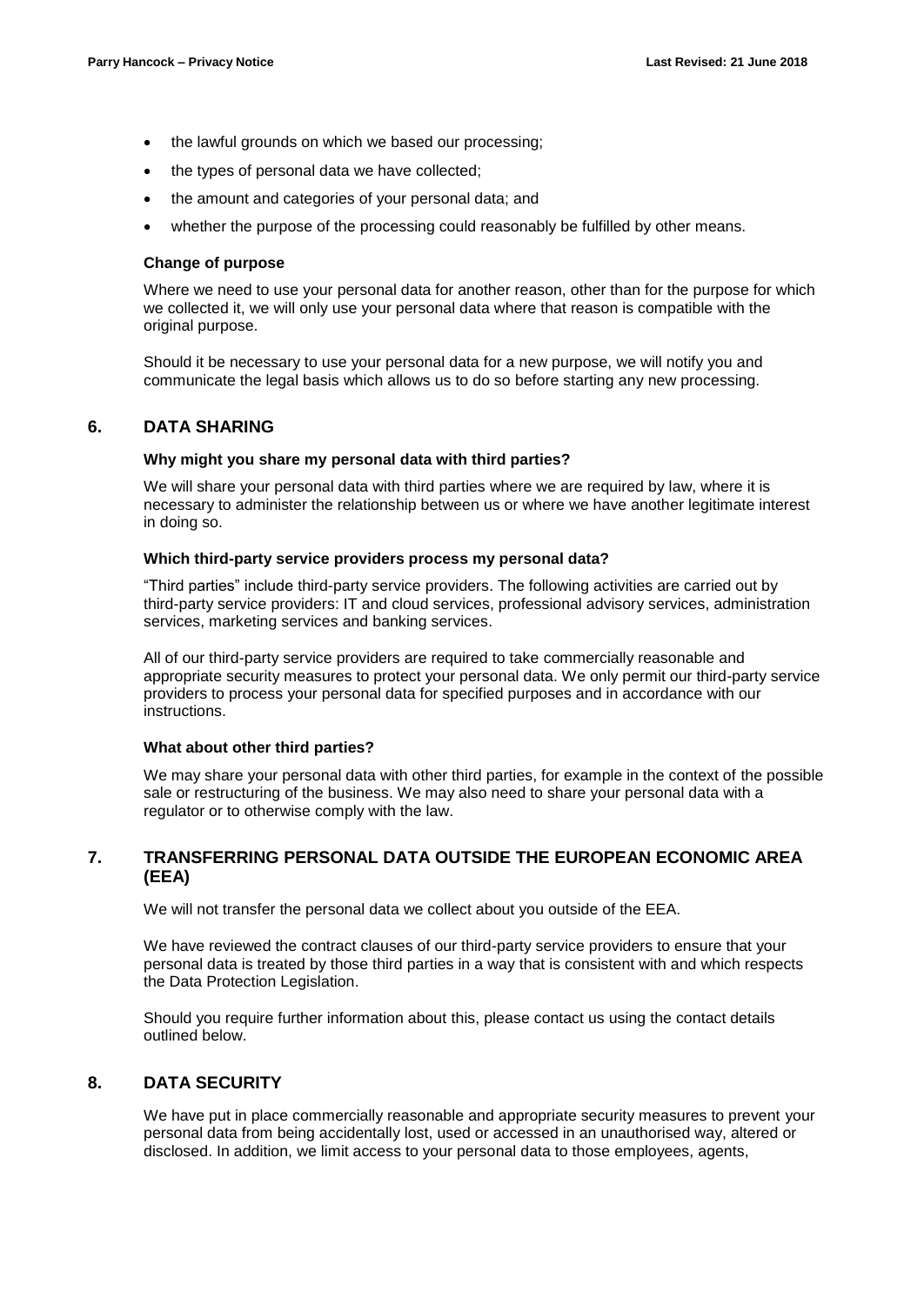contractors and other third parties who have a business need to know. They will only process your personal data on our instructions and they are subject to a duty of confidentiality.

We have put in place procedures to deal with any suspected data security breach and will notify you and any applicable regulator of a suspected breach where we are legally required to do so.

## **9. RIGHTS OF ACCESS, CORRECTION, ERASURE, AND RESTRICTION**

#### **Your duty to inform us of changes**

It is important that the personal data we hold about you is accurate and current. Should your personal information change, please notify us of any changes of which we need to be made aware by contacting us, using the contact details below.

#### **Your rights in connection with personal data**

Under certain circumstances, by law you have the right to:

- Request access to your personal data. This enables you to receive details of the personal data we hold about you and to check that we are processing it lawfully;
- Request correction of the personal data that we hold about you;
- Request erasure of your personal data. This enables you to ask us to delete or remove personal data where there is no good reason for us continuing to process it. You also have the right to ask us to delete or remove your personal data where you have exercised your right to object to processing (see below);
- Object to processing of your personal data where we are relying on a legitimate interest (or those of a third party) and there is something about your particular situation which makes you want to object to processing on this basis. You also have the right to object where we are processing your personal information for direct marketing purposes;
- Request the restriction of processing of your personal data. This enables you to ask us to suspend the processing of personal data about you, for example if you want us to establish its accuracy or the reason for processing it;
- Request the transfer of your personal data to you or another data controller if the processing is based on consent, carried out by automated means and this is technically feasible.

If you want to exercise any of the above rights, please email our Data Protection Point of Contact, Lucy Parry, at [lucy@parryhancock.co.uk.](mailto:lucy@parryhancock.co.uk)

You will not have to pay a fee to access your personal data (or to exercise any of the other rights). However, we may charge a reasonable fee if your request for access is clearly unfounded or excessive. Alternatively, we may refuse to comply with the request in such circumstances.

We may need to request specific information from you to help us confirm your identity and ensure your right to access the information (or to exercise any of your other rights). This is another appropriate security measure to ensure that personal information is not disclosed to any person who has no right to receive it.

## **10. RIGHT TO WITHDRAW CONSENT**

In the limited circumstances where you may have provided your consent to the collection, processing and transfer of your personal data for a specific purpose (for example, in relation to direct marketing that you have indicated you would like to receive from us), you have the right to withdraw your consent for that specific processing at any time. To withdraw your consent, please email our Data Protection Point of Contact, Lucy Parry, at [lucy@parryhancock.co.uk.](mailto:lucy@parryhancock.co.uk)